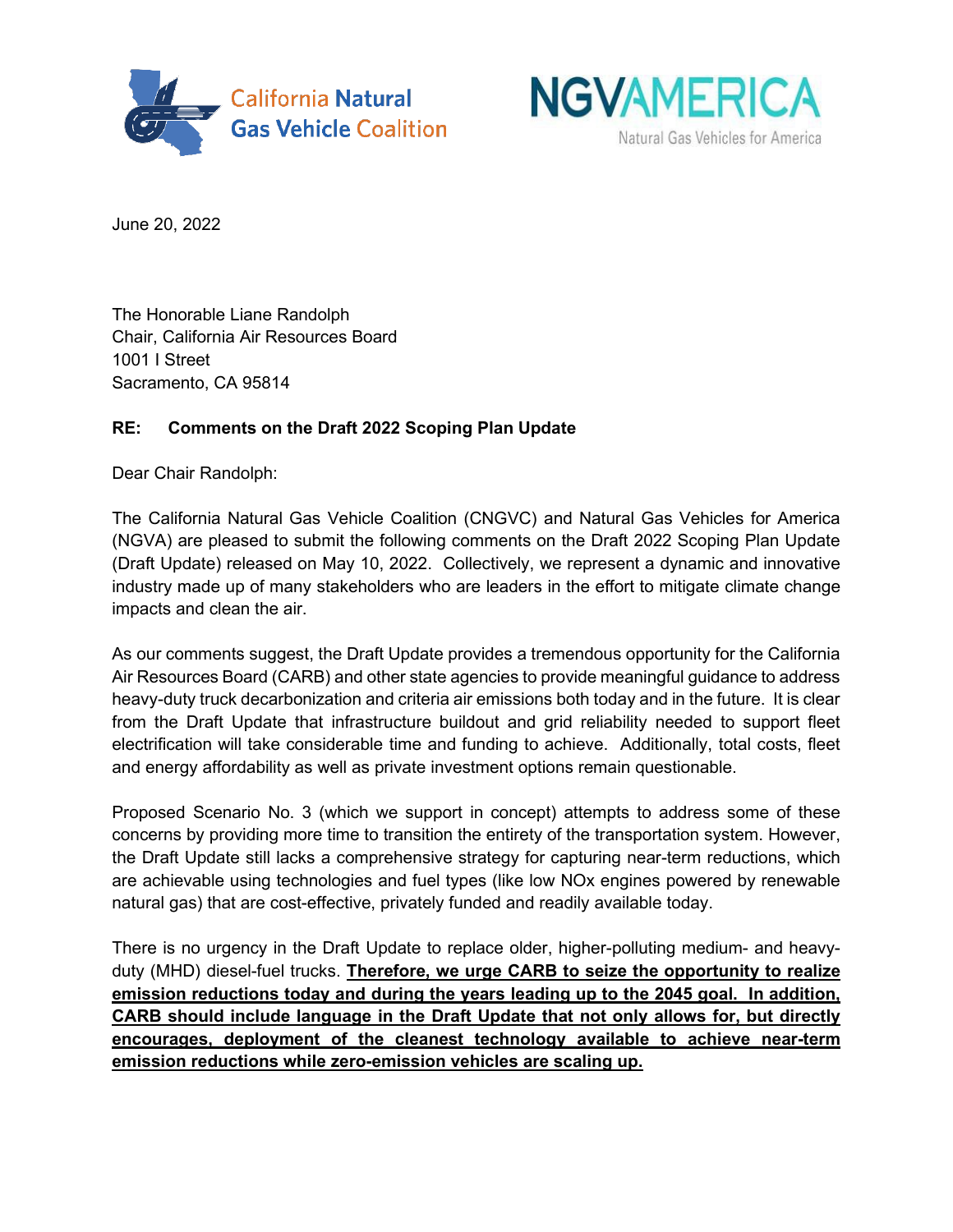### **CONCEPTS WE SUPPORT UNDER THE DRAFT UPDATE:**

### • **Carbon Neutrality: Support for Proposed Scenario Number 3**

We embrace any alternative fuel that displaces diesel and provides an immediate dramatic decrease of greenhouse gas emissions and criteria pollutants. There must be another option besides encouraging fleets to choose diesel if heavy-duty zero-emission vehicles (HD ZEVs) are not available.

We support Proposed Scenario No. 3 for achieving carbon neutrality which the Draft states "…is more feasible than Alternative 1 and Alternative 2 due to the longer time frame for clean technology and fuel deployment…The additional 10 years for achieving carbon neutrality also allow for technologies to scale and be deployed at lower costs. The Proposed Scenario provides significant health benefits in 2045…and has the least slowing effect on employment and economic growth." However, setting out realistic expectations and including technologies that will actually be available is critical to developing a successful plan.

The Draft Update therefore should acknowledge that HD ZEVS are not expected to achieve wide scale commercial readiness before the 2030 deadline required in SB 32. In addition, even the much-later 2045 deadline in Governor Newsom's Executive Order to electrify the heavy-duty transportation sector is a "where feasible" goal. We urge CARB to recognize the near-term benefits of low NOx trucks operated on renewable fuels.

An electrification-only scenario falls short by not immediately reducing GHG emissions with available technology as well as significantly mitigating methane, black carbon and smogforming emissions from diesel fueled heavy-duty vehicles this decade. We urge CARB to pursue a strategy that prioritizes the rapid phase out of diesel vehicles and encourages continued use of renewable fuels in near-zero emission trucks until truly commercial heavyduty ZEV alternatives are available. The Proposed Scenario already correctly includes bioenergy and renewable hydrogen but should include specific recommendations to accelerate their use.

Encouraging greater uptake of bioenergy, particularly renewable natural gas, will provide immediate and significant greenhouse gas reductions. The average carbon intensity value for all renewable natural gas (RNG) sold into California's transportation sector for all of 2021 on average was -33.36. This is the lowest carbon transportation fuel available on the planet. Consequently, RNG use combined with low NOx 0.02g engines in heavy-duty transportation should be encouraged as a core strategy to achieving the purpose and credibility of the 2022 Scoping Plan Update.

### • **Focus on Reducing Short-Lived Climate Pollutants**

We are encouraged that the Draft makes prominent the case to significantly reduce methane and black carbon emissions. We agree that the Scoping Plan should meet statutory requirements to reduce climate pollution and nothing can do this more effectively than renewable fuels when displacing diesel (a major source of black carbon), given their low carbon intensities. Additionally, RNG is the most advantageous as its production and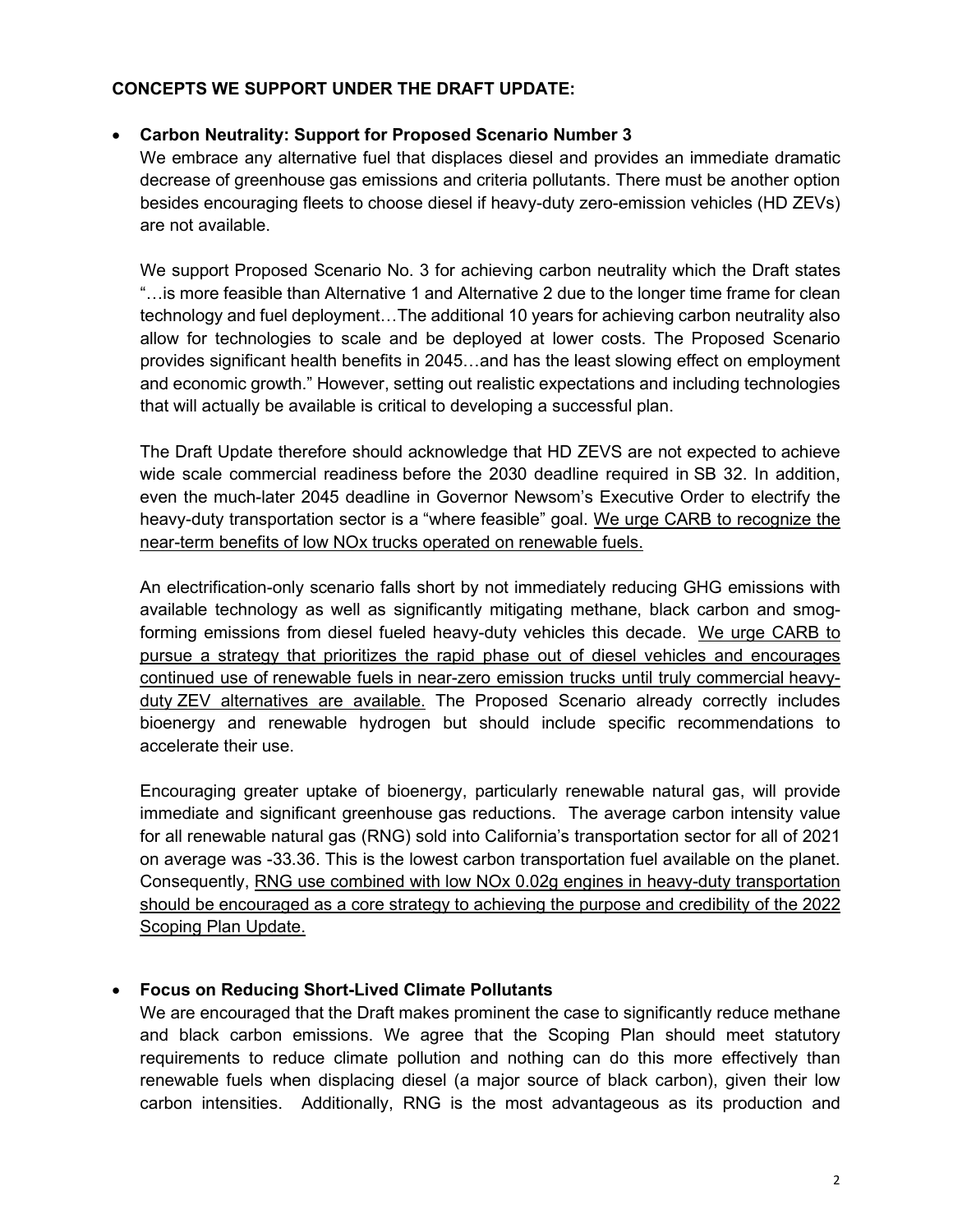displacement of diesel eliminates two of three identified Short Lived Climate Pollutants (SLCPs).

## • **Continued Dairy and Livestock Methane Reductions**

We strongly support CARB's science-based conclusion in the Draft related to dairy and livestock methane reductions. Excluding or diminishing the inclusion of all fuels derived from dairy and swine manure would result in a substantial release of greenhouse gas emissions into the atmosphere and maintain diesel as the dominant fuel in California's heavy-duty transportation sector despite black carbon being a major SLCP.

There is substantial danger to the climate if the dairy and swine industries are not provided the tools and incentives to properly mitigate manure emissions and prevent leakage, which is why we strongly agree with the statement made by CARB staff that "…further reductions of approximately 4.4 MMTCO2e of methane will be needed to achieve the 2030 methane emissions reduction target for the sector set by SB 1383…If the remaining reductions are met through a mix of dairy projects in which half are dairy digesters and half are alternative manure management projects, then it is estimated that at least 420 additional projects will be necessary. Additional emissions reductions beyond this level will likely be necessary to ensure that the overall state methane emissions reduction targets are met."

## • **Continued Landfill Methane Reductions**

We appreciate the Draft highlighting the problem that annual landfill methane emissions will be higher through 2030 than originally anticipated because the state did not achieve reductions in organic waste disposal of 50 percent below 2014 levels by 2020. Therefore, we support the following stated under "Strategies for Achieving Success:"

- o Maximize existing infrastructure and expand it to reduce landfill disposal, with strategies including composting, anaerobic digestion, co-digestion at wastewater treatment plants, and other non-combustion conversion technologies.
- o Utilize existing digesters at wastewater treatment facilities to rapidly expand food waste digestion capacity.
- $\circ$  Direct biomethane captured from landfills and organic waste digesters to sectors that are hard to decarbonize.
- $\circ$  Implement improved technologies and best management practices at composting and digestion operations.
- $\circ$  Reduce emissions from landfills through improvements in operational practices, lower permeability covers, advanced collection systems and technologies to utilize landfill gas.
- $\circ$  Leverage advances in remote sensing capabilities to quickly pinpoint large methane sources and mitigate leaks and improve understanding of the factors that lead to better capture efficiency and explore new technologies and practices that can reliably improve methane control.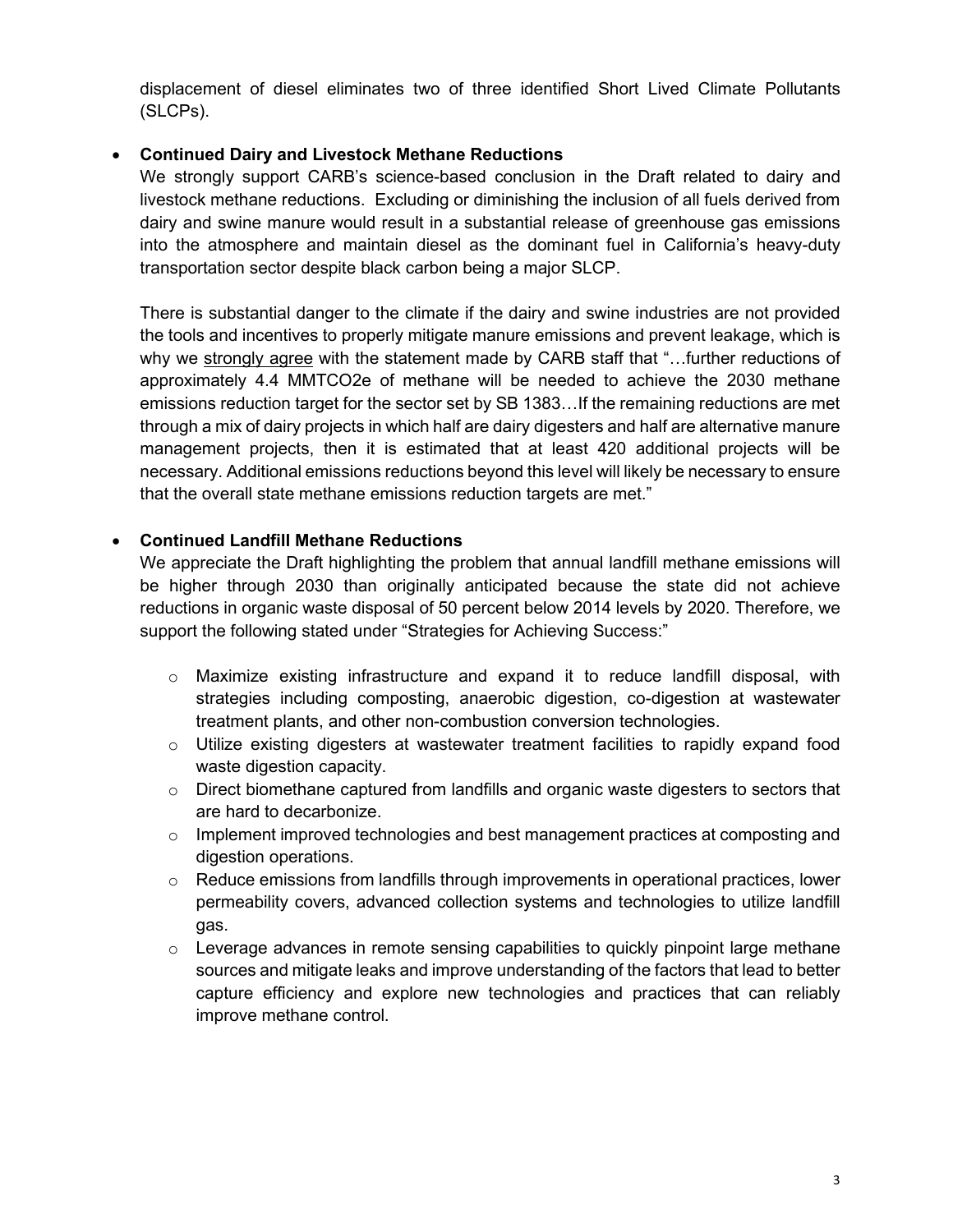## **CONCEPTS THAT NEED FURTHER CLARIFICATION**

#### LOW CARBON FUEL STANDARD

We are pleased with the expressed commitment to not only continue with the Low Carbon Fuel Standard (LCFS) but that CARB intends to evaluate and propose accelerated carbon intensity targets pre-2030 and post-2030. However, the Draft is not clear that biomethane will continue to be supported by CARB and incentivized for end-use in the heavy-duty transportation sector, especially as a "hard-to-decarbonize" sector. We strongly support continued and increased incentives for biomethane end-use in the heavy-duty transportation sector as an immediate costeffective GHG and criteria pollutant reduction strategy, including continued deep negative carbon intensity scores which have been successful in driving the market and achieving substantial greenhouse gas emission reductions.

We request clarification on the following:

- The Draft states, "In addition to building the production and distribution infrastructure for zerocarbon fuels, the state must continue to support low-carbon liquid fuels during this period of transition and for much harder sectors for ZEV technology such as aviation, locomotives, and marine applications. Biomethane currently displaces fossil fuels in transportation and will largely be needed for hard-to-decarbonize sectors but will likely continue to play a targeted role in some fleets while the transportation sector transitions to ZEVs."
	- 1. Is heavy-duty on-road transportation considered a "hard-to-decarbonize" sector? How is "some fleets" defined?
	- 2. How does CARB view biomethane playing "a targeted role" in heavy-duty transportation? The draft Advanced Clean Fleets (ACF) regulation requires all new vehicles to be a ZEV by January 1, 2024 unless an exemption is granted by the Executive Officer in an opaque and non-transparent process. This statement and the draft ACF do not appear to be in alignment.
	- 3. Will carbon intensity scores continue to be negative? If so, will a limit be established? Will there continue to be an incentive to achieve the lowest negative carbon intensity score possible per the Scoping Plan's positions on SLCP, dairy and swine operations and landfill methane? The negative scores are driving the market and incentivizing fleets to switch from diesel to lower carbon alternative technologies. Without these negative scores projects are not likely to proceed. Even with them, given the current low LCFS prices, existing planned investment in projects are increasingly challenged.
	- 4. Will there be any new provision in the LCFS that would curb incentives for biomethane used as a transportation fuel? The LCFS is a highly successful program that is decarbonizing California's transportation fuels. Any attempt to redirect end-uses for biomethane away from transportation to other applications that don't have similar incentives programs (i.e. buildings) will have a substantial detrimental impact on the biomethane market.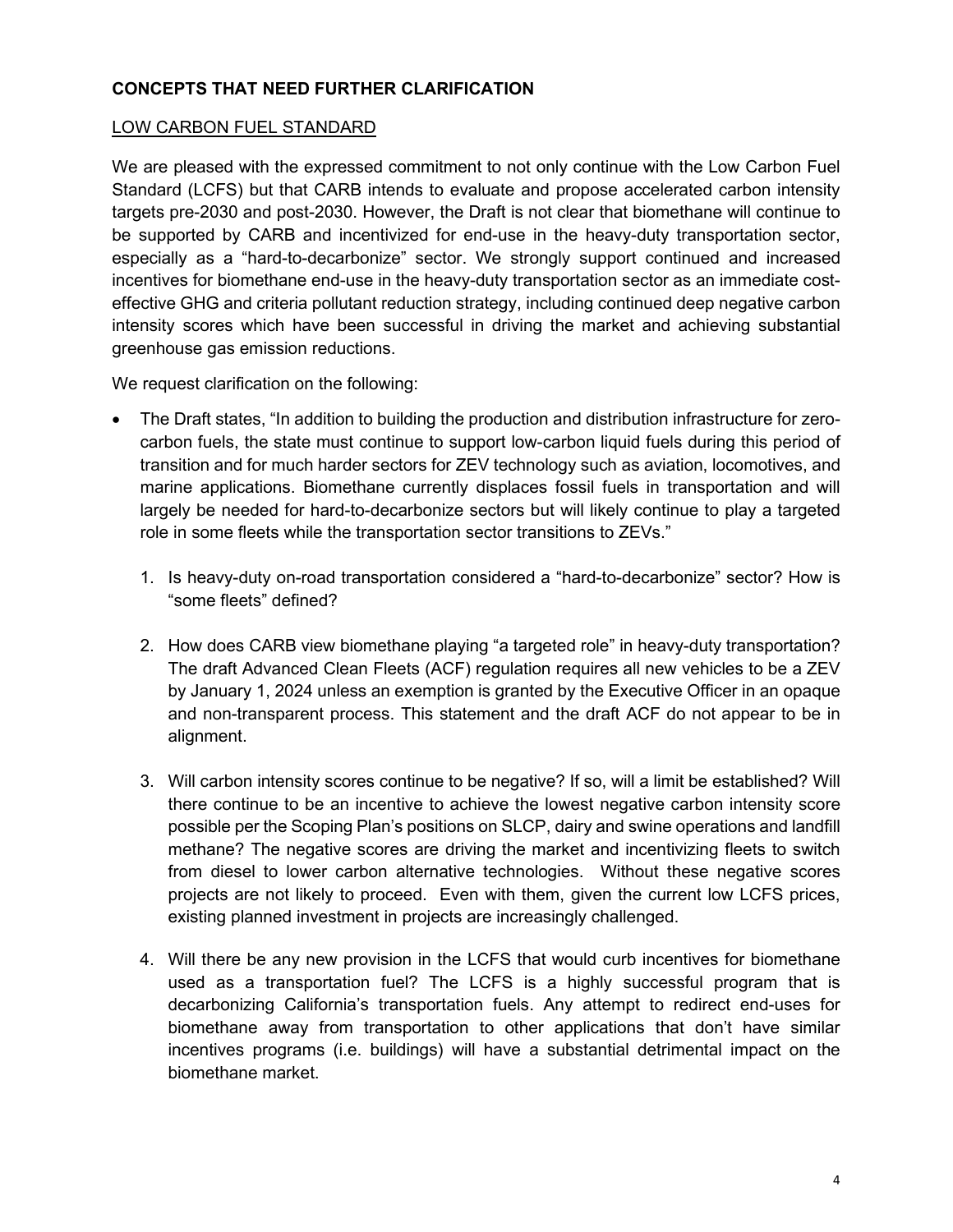5. The draft states, "Monitor for and ensure that raw materials used to produce low-carbon fuels or technologies do not result in unintended consequences." This is not defined or expanded upon in the document. What does this mean? Will this also be the case for lithium-ion battery production, post-use disposal, safety and fire prevention? Is electricity transmission and overall grid development, as well as adequate California power supply, also a topic for monitoring in order to support ZEV expansion? If not, why?

## **CHANGES NEEDED FOR INCLUSION**

### PRIORITIZE NEAR-TERM EMISSIONS REDUCTIONS

With an unprecedented 25-year horizon in this Draft Update, the section on technology transformation states, "The Draft 2022 Scoping Plan starts—and ends—with a focus on communities that continue to be burdened by air pollution and will be hardest hit by the impact of climate change and rising temperatures." However, this section expressly and exclusively focuses on the establishment of a zero-emission vehicle (ZEV)-only goal.

We remain skeptical about this single technology goal focused on zero-tailpipe for the heavy-duty sector given the limited vehicle availability, lack of resources and time it takes to install infrastructure and recent concerns over the grid's ability to meet demand. We are also concerned about the near-term carbon emissions from the grid, and lack of planning for and recycling infrastructure for lithium-ion batteries. Therefore, the dichotomy between the need to unburden disadvantaged communities now versus the long-term timeline for widescale HD ZEV commercial availability is not reconciled. With the heavy-duty transportation sector being the largest emission source of greenhouse gases and NOx, the Draft strategy falls short in delivering on the emissions necessary to alleviate the burdens imposed on these communities.

**Proposed Amendment:** While we support a strategy that includes both ZEV and near-zero technologies to immediately reduce SLCP and criteria pollutants to help meet the state's emissions goals, absent commercially available HD ZEVs, the Draft should be amended to include a strategy to utilize vehicles with low NOx engines operating on renewable fuels.

This is especially important for the beginning and medium-term timeline of the ACF regulation wherein most exemptions will be granted due to the lack of HD ZEV availability in multiple applications meeting a wide array of fleet duty cycles, and thus resulting in diesel trucks remaining the predominant replacement vehicle. ACF as currently drafted supports new diesel purchases if ZEVs and NZEVs (as defined) are not available which is counter to the state's goals of eliminating harmful diesel.

# PROVIDE DATA-DRIVEN CONCLUSIONS FOR NEAR-TERM AVAILABILITY OF HEAVY-DUTY **ZEVS**

The Draft states, "Given the climate mitigation co-benefits, critical actions to deliver near-term air quality benefits, such as those included in the draft State Implementation Plan (SIP) to achieve the federal air quality standards, are incorporated into this Draft Update, as are new legislative mandates to decarbonize the electricity and cement sectors." The draft SIP states, "CARB has numerous programs already in place to control emissions from medium- and heavy-duty vehicles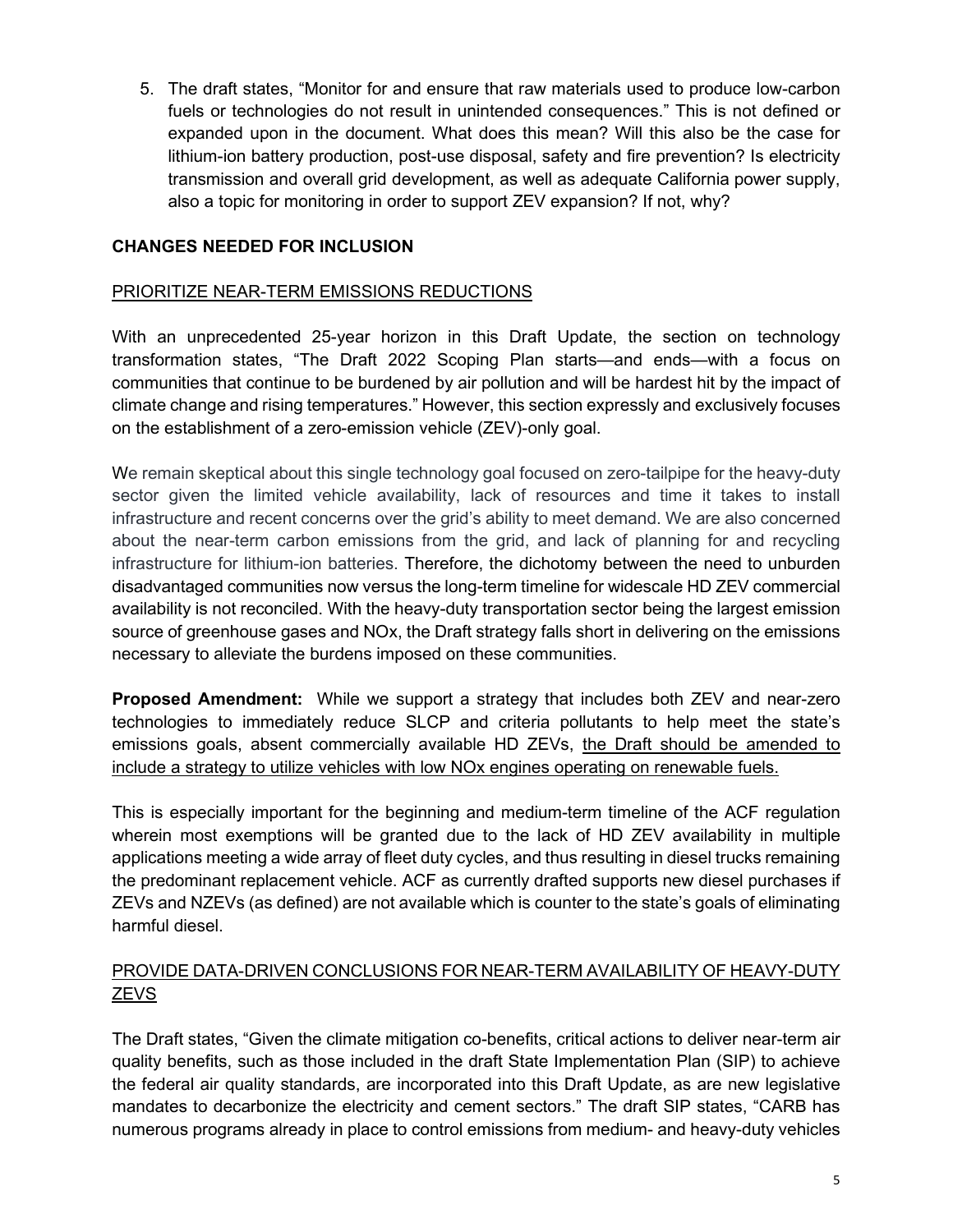including the Truck and Bus Regulation, Heavy-Duty Omnibus, Advanced Clean Trucks, as well as incentive programs such as the widely successful Carl Moyer Program."

It is important to note that only two new measures are included in the draft SIP to address the heavy-duty transportation sector: the proposed Advanced Clean Fleets regulation and the proposed Zero Emissions Truck Measure. Neither have been adopted and the latter isn't expected to be considered for adoption until 2025 and will not have an impact until post-2037. The draft SIP provides further stipulation by stating, "The detailed actions that CARB staff will ultimately propose to commit to in the Proposed 2022 State SIP Strategy are still being developed at this time."

We are concerned with CARB's general approach/assumption that medium- and heavy-duty ZEVs will be available when needed in *all classes* of vehicles, for all duty-cycles, for all commercial sectors, and for all geographic regions of the State. We understand this is an assumption based on the prospect of technology advancement, yet staff has not produced any analysis providing support for such an assumption. Rather staff has adopted the philosophy of "only ZEVs" with limited exemptions given if regulated parties can demonstrate they cannot purchase a "vehicle configuration [that] is not commercially available with a ZEV or NZEV powertrain at the time the Internal Combustion Engine Vehicle is purchased." This equates to reverse rulemaking, whereby regulated entitles are required to prove technological infeasibility AFTER rule adoption, rather than CARB determining technology feasibility PRIOR to adoption.

We have not received any evidence from CARB that HD ZEVs are and will be commercially available in the near-term for all segments and fleet operations at scale with the requisite charging infrastructure, cost compatibility, range, a one-for-one replacement for current diesel vehicles, etc.

There are limited commercially available HD ZEVs and we expect a few manufacturers to release some more product on the market this and next year. However, these will be for limited segments and limited fleet operations. HD ZEVs will continue to be phased in over time as battery and fuel cell technology advances, so we need immediate alternatives to displace diesel. California must be prepared for a phased-in transition that significantly encourages the utilization of existing technologies and low carbon fuels. Underscoring this point further is the fact that there is \$520 million in unredeemed vouchers in the HVIP program for ZEV projects, an indication these vehicles are not commercially available and viable.

### RECOGNIZE & ACCOUNT FOR INFRASTRUCTURE DELAYS AND TIMING

The vast majority of fleets impacted by ACF do not currently have charging infrastructure in place to support the EV deployments and there is no public-access charging solution currently available for MD/HD electric trucks. Even if a fleet is able to identify a truck that will meet their operational needs, they will not be able to operate the electric truck for at least 9 months based on the infrastructure build timelines laid out by the State's major electric utilities. *According to 3 main Investor-Owned Utilities in the State, electric charging infrastructure development timelines range between 9 to 16 Months*. Having charging infrastructure in place is essential to deployment and should be a principal element to the regulations and potential fleet compliance. This also assumes electricity will be available and upstream connections will be in place.